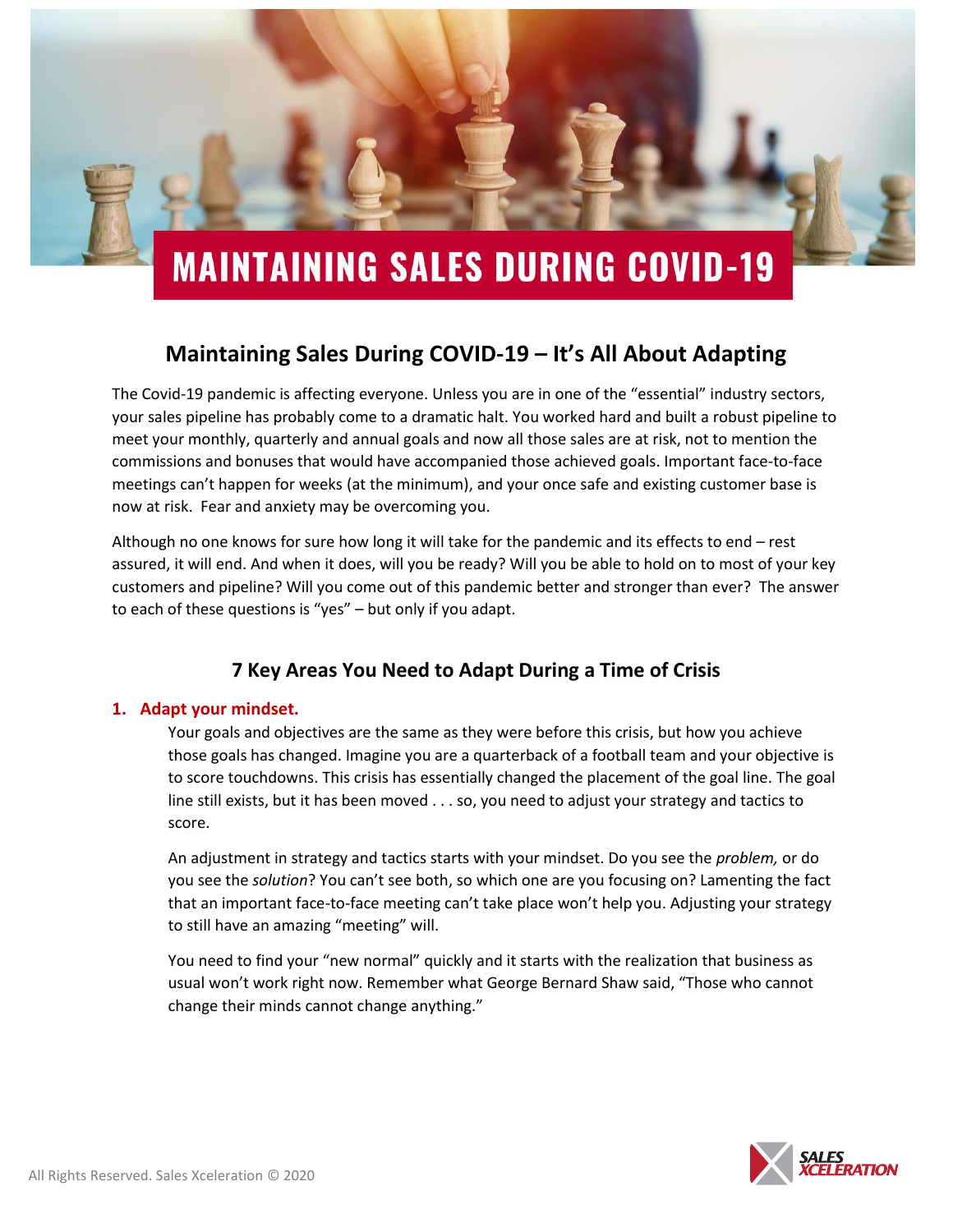# **MAINTAINING SALES DURING COVID-19**

#### **2. Don't panic, keep selling.**

Avoid panic and focus on what you can control. If you really stop and think about it, this could be one of the most productive selling periods of your career. Nobody is travelling, very few people are vacationing, so almost everyone is at home and available via phone, email or videoconference. When has that happened before for an extended period?

Buyers may pause for a few weeks before moving forward with a purchase order, but that doesn't mean your sales process stops. Conversations, presentations and demonstrations can, and should still take place. Focus on moving opportunities through the sales cycle so you will be poised to close them when the dust clears. Lastly, don't assume that buyers won't move forward during a crisis; let them tell you they aren't ready yet. You don't need to do that for them.

#### **3. Focus on the things that will give you a quick start when this is over.**

In addition to continuing your selling efforts, use your new-found time to focus on those activities that will help you get off to a quick start when the crisis is over. Think about those activities you have meant to get to for months, but until now haven't been able to find the time.

Use your extra time, effort and resources for prospecting and lead generation. Your business will be well-served by having a deeper pool of prospective clients to work with over the long term. You might want to clean up your Customer Relationship Management (CRM) to bring it up to date. Make sure your pipeline reflects your current situation.

#### **4. Adjust your presentations/approach during "meetings."**

With most travel restricted for the foreseeable future, web-based presentations are more important than ever. Scrutinize the presentations or demonstrations you currently utilize in person and repackage them into full-blown virtual presentations.

Also, be creative and take your client on a virtual factory floor tour using a teleconferencing app, perform an in-depth product demonstration that includes your technical team (who typically don't travel) or send a video of your product or service in action. Adapting to the current environment will help you to stimulate creativity.